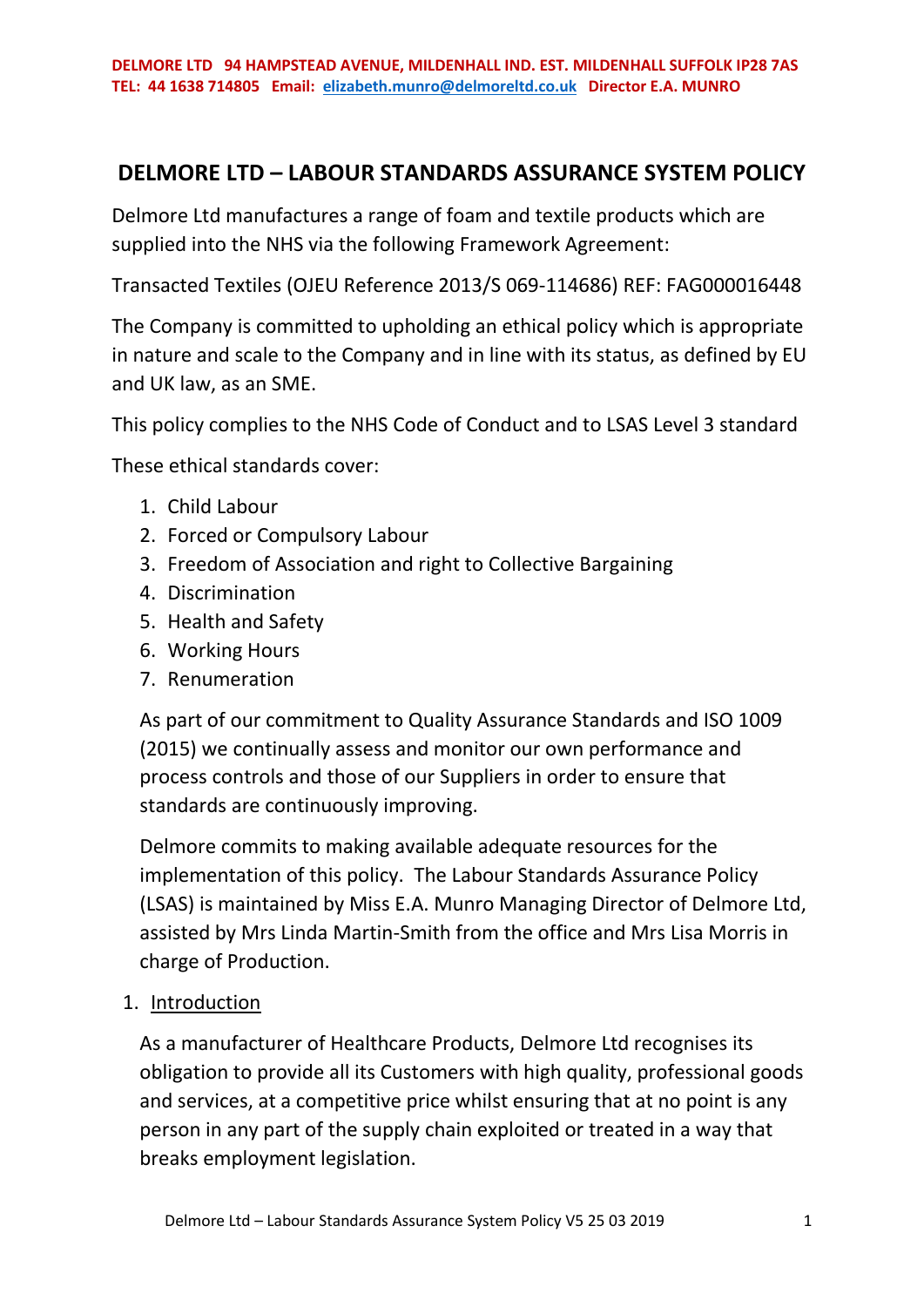Delmore is fully aware of the responsibilities it has to all parties involved in the production of each of the many stages of the manufacture of its Products. It has developed its own Labour Standards Policy to ensure that all those connected with its business should likewise adhere to the same standards and policies.

## 2 Aims

The aim of this policy is to promote understanding and awareness of employment laws and ethical standards. By detailing labour standards to all parts of the Supply Chain, Delmore hopes to develop better ethical standards and encourage suppliers to develop their own labour standards.

## 3 Policy statement

\* Delmore shall comply to all employment laws and legislation relevant to its business

- \* Delmore shall comply to the Health and Safety Act of 1974
- \* Delmore shall keep up-to-date all documentation relevant to the above

\* Delmore shall comply with the ETI Base Code and its suppliers to do the same, a copy of this can be found through Google, along with other information like the wage indicator.org. OECD better policies for better lives and many more besides.

## 4. Management Representative and duties and training

The management representative assigned the responsibility of implementing an effective Labour Standards Assurance System (LSAS) is Elizabeth Munro, Managing Director, and Proprietor, assisted by Linda Martin-Smith from the Office and Lisa Morris in charge of Production.

- Delmore commits to making available adequate resources for the implementation of this policy.
- To review and improve labour standards policy regularly.
- To implement training of staff involved in LSAS and include them in the training records system, and auditing.
- To develop procedures to meet policy requirements